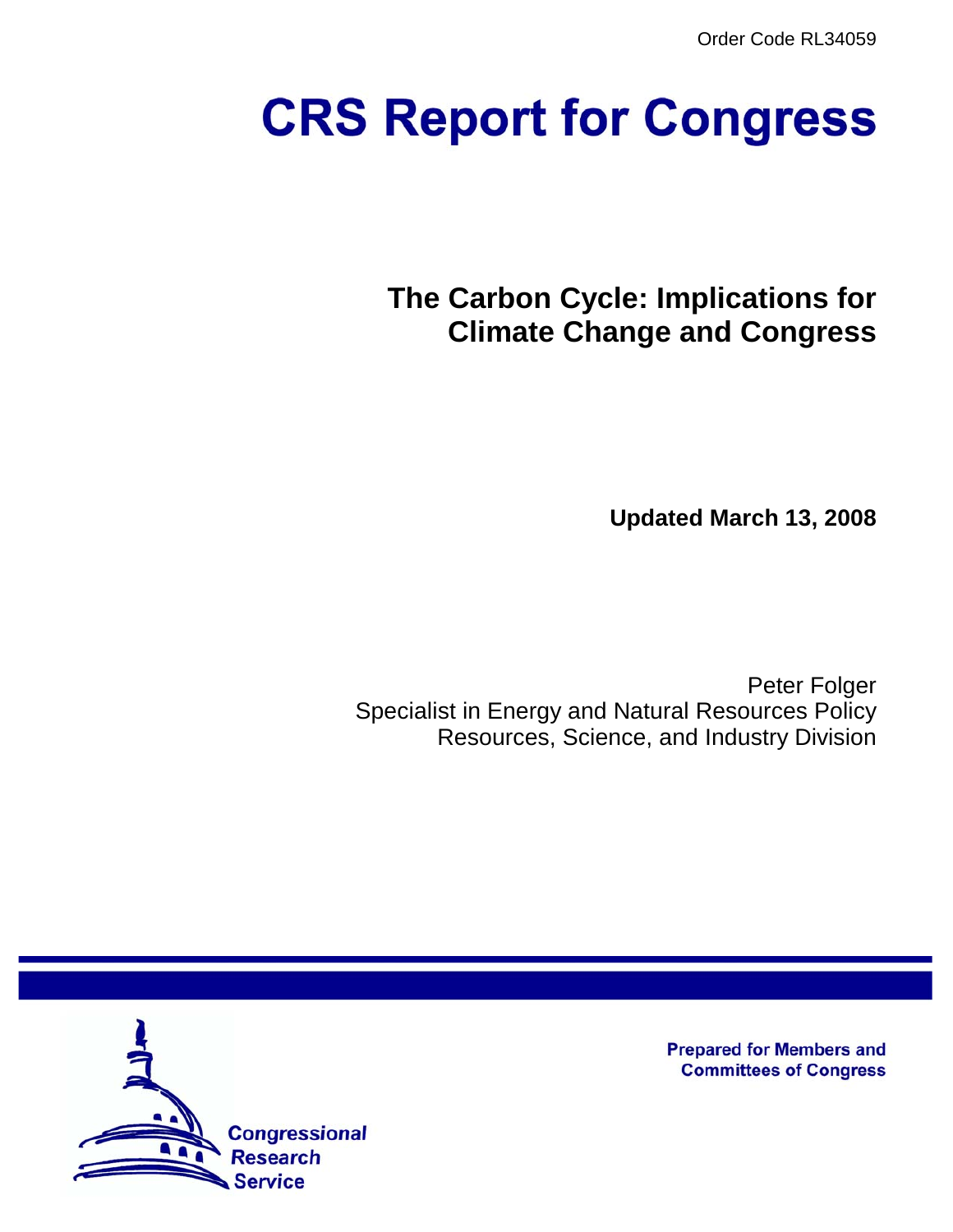### The Carbon Cycle: Implications for Climate Change and Congress

#### **Summary**

Huge quantities of carbon are actively exchanged between the atmosphere and other storage pools, including the oceans, vegetation, and soils on the land surface. The exchange, or flux, of carbon among the atmosphere, oceans, and land surface is called the global carbon cycle. Comparatively, human activities contribute a relatively small amount of carbon, primarily as carbon dioxide  $(CO<sub>2</sub>)$ , to the global carbon cycle. Despite the addition of a relatively small amount of carbon to the atmosphere, compared to natural fluxes from the oceans and land surface, the human perturbation to the carbon cycle is increasingly recognized as a main factor driving climate change over the past 50 years.

If humans add only a small amount of  $CO<sub>2</sub>$  to the atmosphere each year, why is that contribution important to global climate change? The answer is that the oceans, vegetation, and soils do not take up carbon released from human activities quickly enough to prevent  $CO<sub>2</sub>$  concentrations in the atmosphere from increasing. Humans tap the huge pool of fossil carbon for energy, and affect the global carbon cycle by transferring fossil carbon — which took millions of years to accumulate underground — into the atmosphere over a relatively short time span. As a result, the atmosphere contains approximately 35% more  $CO<sub>2</sub>$  today than prior to the beginning of the industrial revolution (380 ppm vs 280 ppm). As the  $CO<sub>2</sub>$  concentration grows it increases the degree to which the atmosphere traps incoming radiation from the sun (*radiative forcing*), warming the planet.

The increase in atmospheric  $CO<sub>2</sub>$  concentration is mitigated to some extent by two huge reservoirs for carbon — the global oceans and the land surface — which currently take up more carbon than they release. They are net *sinks* for carbon. If the oceans, vegetation, and soils did not act as sinks, then the concentration of  $CO<sub>2</sub>$  in the atmosphere would increase even more rapidly. A key issue to consider is whether these two sinks will continue to store carbon at the same rate over the next few decades, or whether their behavior will change. Currently, most of the total global carbon sink is referred to as the *unmanaged*, or background, carbon cycle. Very little carbon is removed from the atmosphere and stored, or sequestered, by deliberate action.

Congress is considering legislative strategies to reduce U.S. emissions of  $CO<sub>2</sub>$ and/or increase the uptake of  $CO<sub>2</sub>$  from the atmosphere. Congress may also opt to consider how land management practices, such as afforestation, conservation tillage, and other techniques, might increase the net flux of carbon from the atmosphere to the land surface. How the ocean sink could be managed to store more carbon is unclear. Iron fertilization and deep ocean injection of  $CO<sub>2</sub>$  are in an experimental stage, and their promise for long-term enhancement of carbon uptake by the oceans is not well understood. Congress may consider incorporating what is known about the carbon cycle into its legislative strategies, and may also evaluate whether the global carbon cycle is sufficiently well understood so that the consequences of longterm policies aimed at mitigating global climate change are fully appreciated.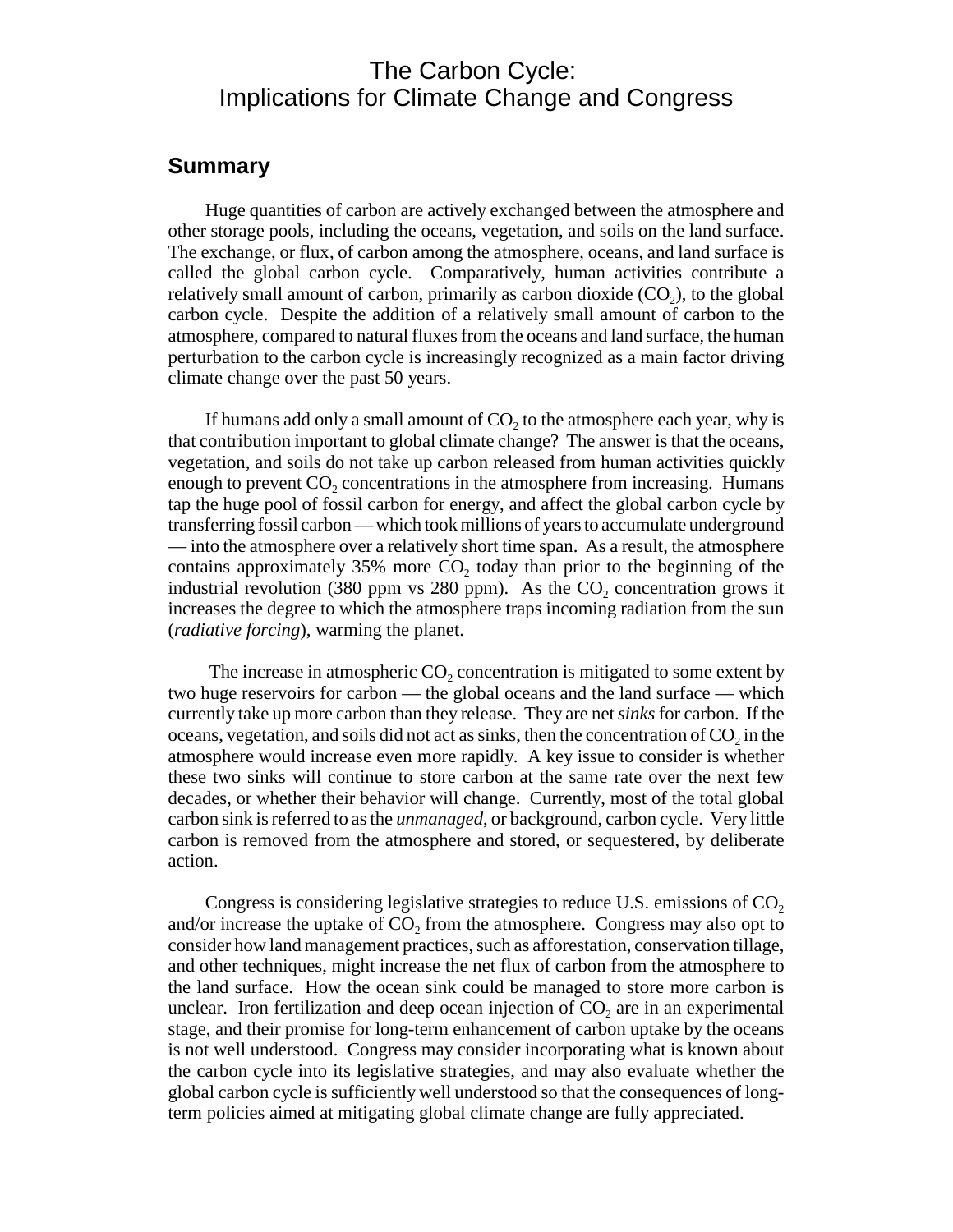## **Contents**

# **List of Figures**

| Figure 1. (a) Storage or Pools (GtC); and (b) Annual Flux or Exchange                                    |  |
|----------------------------------------------------------------------------------------------------------|--|
| of Carbon (GtC per year) $\dots \dots \dots \dots \dots \dots \dots \dots \dots \dots \dots \dots \dots$ |  |

## **List of Tables**

| Table 1. Carbon Stocks in the Atmosphere, Ocean, and Land Surface, |  |  |  |  |  |  |  |  |  |
|--------------------------------------------------------------------|--|--|--|--|--|--|--|--|--|
|                                                                    |  |  |  |  |  |  |  |  |  |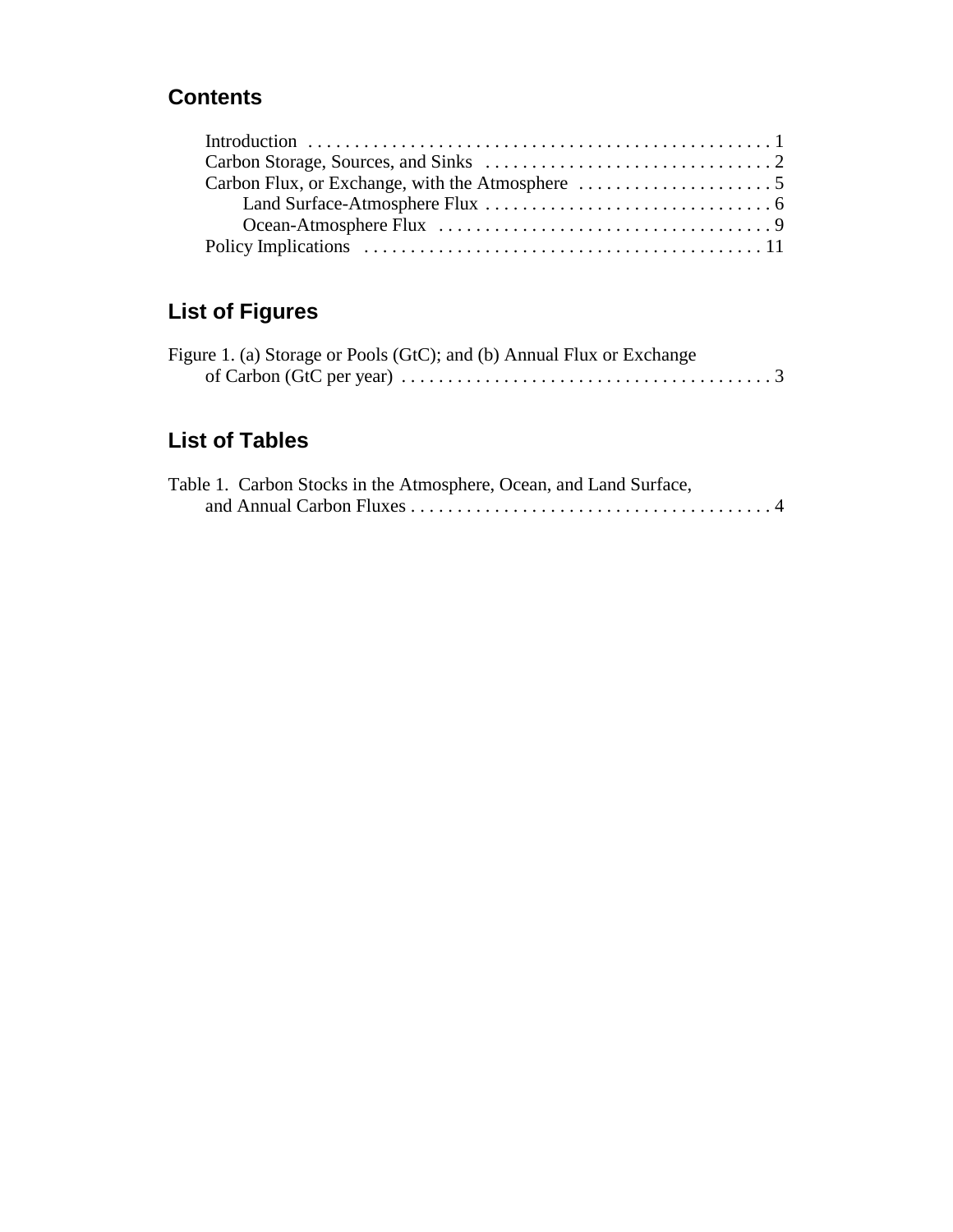# The Carbon Cycle: Implications for Climate Change and Congress

#### **Introduction**

Congress is considering several legislative strategies that would reduce U.S. emissions of greenhouse gases — primarily carbon dioxide  $(CO<sub>2</sub>)$  — and/or increase uptake and storage of  $CO<sub>2</sub>$  from the atmosphere. Both approaches are viewed by many observers as critical to forestalling global climate change caused, in part, by the buildup of greenhouse gases in the atmosphere from human activities. Others point out that the human contribution of carbon to the atmosphere is a small fraction of the total quantity of carbon that cycles naturally back and forth each year between the atmosphere and two huge carbon reservoirs: the global oceans and the planet's land surface. A question raised is whether the human fraction of the global carbon cycle — the exchange, or flux, of carbon between the atmosphere, oceans, and land surface — is large enough to induce climate change and global warming.

Despite the addition of a relatively small amount of carbon to the atmosphere, compared to natural fluxes from the oceans and land surface, the human perturbation to the carbon cycle is increasingly recognized as a main factor driving climate change over the past 50 years. For most of human history, the global carbon cycle has been roughly in balance, and the concentration of  $CO<sub>2</sub>$  in the atmosphere has been fairly constant at approximately 280 parts per million (ppm). Human activities, namely the burning of fossil fuels, deforestation, and other land use activities, have significantly altered the carbon cycle. As a result, atmospheric concentrations of  $CO<sub>2</sub>$  have risen by over 35% since the industrial revolution, and are now greater than 380 parts per million (ppm). $<sup>1</sup>$ </sup>

An understanding of the global carbon cycle has shifted from being of mainly academic interest to being also of policy interest. Policy makers are grappling with, for example, how to design a cap-and-trade system that accurately accounts for carbon sequestration by components of the land surface sink, such as forests. Yet how much CO<sub>2</sub> forests are capable of taking up in the future is largely a scientific question. More broadly, a cap-and-trade system that limits emissions, and is designed to keep atmospheric  $CO<sub>2</sub>$  below a specific concentration, would depend inherently on continued uptake of carbon by the oceans and land surface. How those two carbon reservoirs will behave in the future — how much  $CO<sub>2</sub>$ , they will take up or release and at what rate — are also topics of active scientific inquiry.<sup>2</sup>

<sup>&</sup>lt;sup>1</sup> World Data Centre for Greenhouse Gases (WDCGG), *WMO Greenhouse Gas Bulletin: The State of Greenhouse Gases in the Atmosphere Using Global Observations through 2005* (Geneva, Switzerland: 2006); at [http://gaw.kishou.go.jp/wdcgg.html].

<sup>&</sup>lt;sup>2</sup> In addition to its climate warming effect, the buildup of  $CO<sub>2</sub>$  in the atmosphere is also changing the chemistry of the ocean's surface waters, a phenomenon known as ocean acidification, which could harm aquatic life.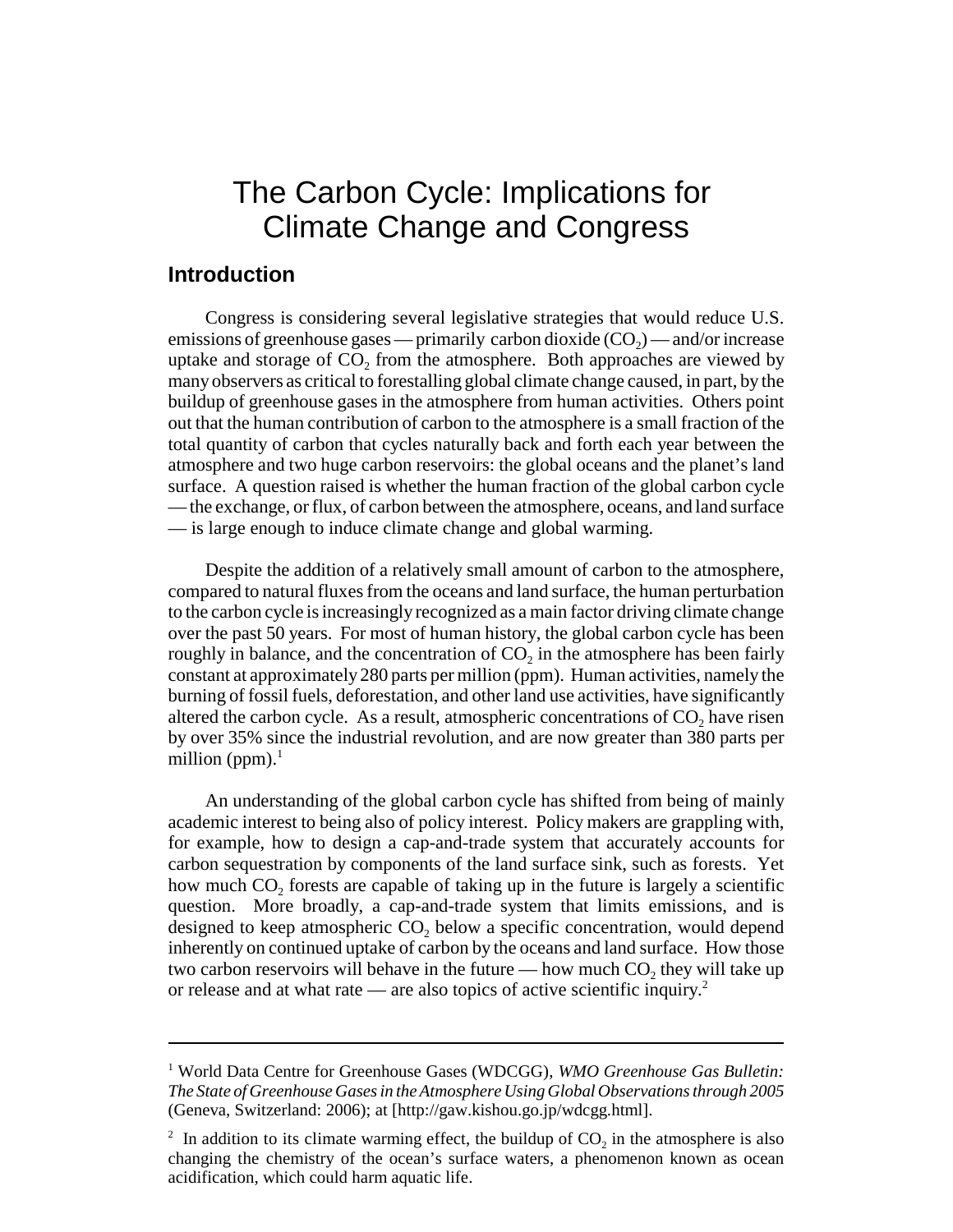Thus the scientific understanding of the carbon cycle is integral to many aspects of the current congressional debate over how to mitigate climate change. This report puts the human contribution of carbon to the atmosphere into the larger context of the global carbon cycle. The report focuses almost entirely on  $CO<sub>2</sub>$ , which alone is responsible for over half of the change in Earth's radiation balance.<sup>3</sup> Moreover, according to the Intergovernmental Panel on Climate Change (IPCC),  $CO<sub>2</sub>$  is the most important greenhouse gas released to the atmosphere from human activities.<sup>4</sup> Methane, black carbon, and organic carbon pollution are also part of the carbon cycle and have roles in human-induced climate change (e.g., methane accounts for about an additional 20% of the change in the Earth's radiation balance).

#### **Carbon Storage, Sources, and Sinks**

The atmosphere, oceans, vegetation, and soils on the land surface all store carbon. (See **Figure 1a**.) Geological reservoirs also store carbon in the form of fossil fuels; for example, oil, gas, and coal.<sup>5</sup> Of these reservoirs (or pools), dissolved inorganic carbon in the ocean is the largest, followed in size by fossil carbon in geological reservoirs, and by the total amount of carbon contained in soils. (See **Figure 1a** and **Table 1**.) The atmosphere itself contains nearly 800 billion metric tons of carbon  $(800 \text{ GtC})$ , which is more carbon than all of the Earth's living vegetation contains.<sup>7</sup> Carbon contained in the oceans, vegetation, and soils on the land surface is linked to the atmosphere through natural processes such as photosynthesis and respiration. In contrast, carbon in fossil fuels is linked to the atmosphere through the extraction and combustion of fossil fuels. The atmosphere has a fairly uniform concentration of  $CO<sub>2</sub>$ , although it shows minor variations by season (about 1%) — due to photosynthesis and respiration — and by latitude.<sup>8</sup> Carbon dioxide released from fossil fuel combustion mixes readily into the atmospheric carbon pool, where it undergoes exchanges with the ocean and land surface carbon pools. Thus, *where* fossil fuels are burned makes relatively little

<sup>4</sup> 2007 IPCC Working Group I Report (Summary for Policymakers).

<sup>3</sup> See *The First State of the Carbon Cycle Report (SOCCR): The North American Carbon Budget and Implications for the Global Carbon Cycle,* U.S. Science Program Synthesis and Assessment Product 2.2, ed. Anthony W. King, Lisa Dilling, Gregory P. Zimmerman, David M. Fairman, Richard A. Houghton, Gregg Marland, Adam Z. Rose, and Thomas J. Wilbanks (November 2007), p. 2, at [http://cdiac.ornl.gov/SOCCR/final.html], hereafter referred to as SOCCR. Also see the Intergovernmental Panel on Climate Change, "Working Group I Contribution to the Fourth Assessment Report of the Intergovernmental Panel on Climate Change," *Climate Change 2007: the Physical Science Basis* (2007), at [http://ipcc-wg1. ucar.edu/wg1/wg1-report.html], hereafter referred to as 2007 IPCC Working Group I Report.

<sup>&</sup>lt;sup>5</sup> Carbon in the Earth's crust is mainly in the form of carbonates, and is linked to the atmosphere by natural processes, such as erosion and weathering, and by metamorphism over geologic time scales. In contrast, the key source of fossil carbon for the purposes of this report are fossil fuels, which are now linked to the atmosphere almost entirely via human activities.

<sup>&</sup>lt;sup>6</sup> One metric ton of carbon is equivalent to 3.67 metric tons of  $CO_2$ . A metric ton (or tonne) is 2,204.6 pounds. One billion metric tons of carbon is one gigatonne, or GtC.

<sup>&</sup>lt;sup>7</sup> William H. Schlesinger, *Biogeochemistry: an Analysis of Global Change*, 2<sup>nd</sup> Ed. (San Diego, CA: Academic Press, 1997), p. 360. Hereafter referred to as Schlesinger, 1997.

<sup>&</sup>lt;sup>8</sup> Schlesinger, 1997, p. 56. Larger fluctuations by season occur in the northern hemisphere.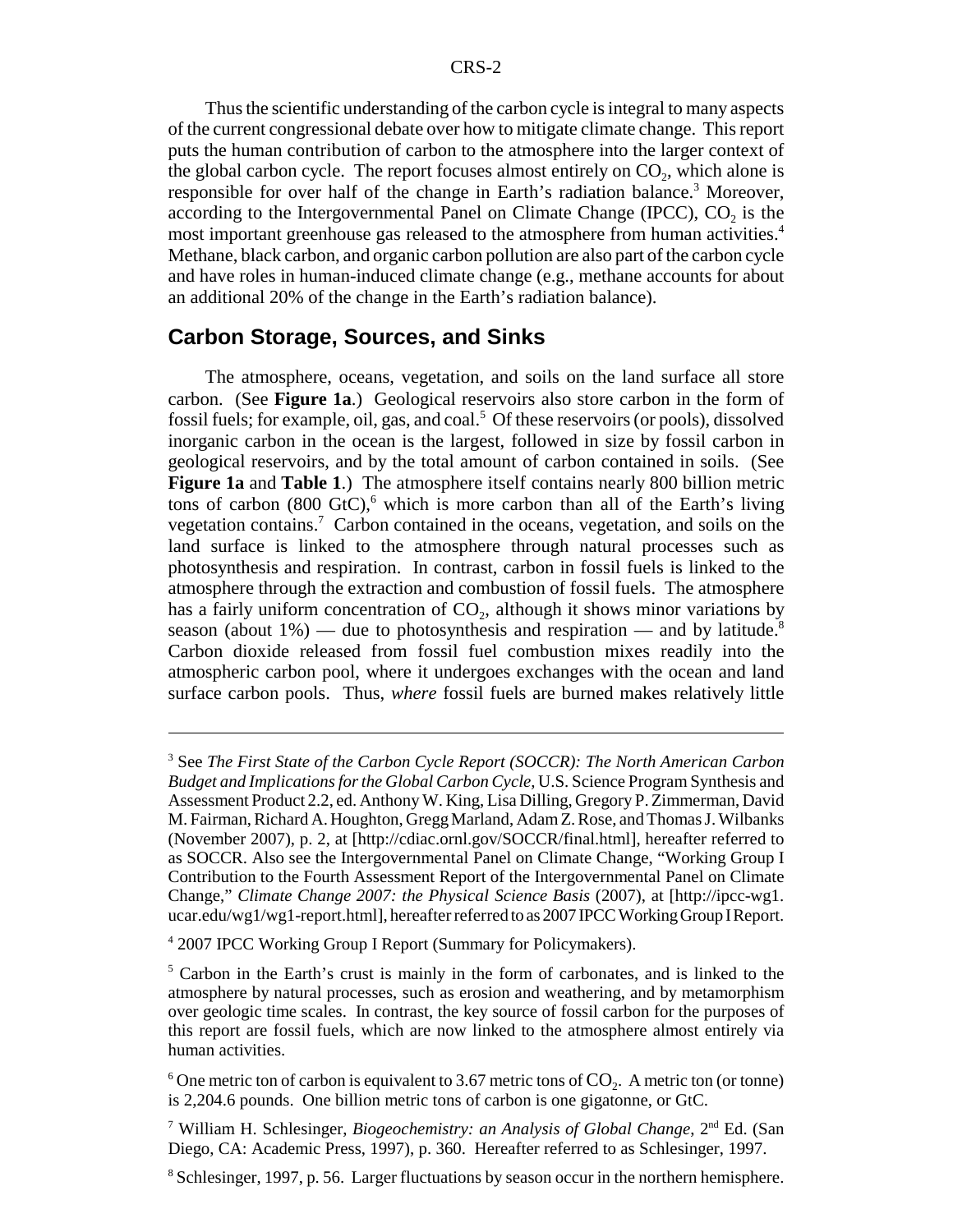difference to the concentration of  $CO<sub>2</sub>$  in the atmosphere; emissions in any one region affect the concentration of  $CO<sub>2</sub>$  everywhere else in the atmosphere.<sup>9</sup>

#### **Figure 1. (a) Storage or Pools (GtC); and (b) Annual Flux or Exchange of Carbon (GtC per year)**



#### **Note:** Figure prepared by CRS.

**Sources:** SOCCR; 2007 IPCC Working Group I Report, Table 7.1; and Christopher L. Sabine et al., "Current Status and Past Trends of the Global Carbon Cycle," in C. B. Field and M. R. Raupach, eds., *The Global Carbon Cycle: Integrating Humans, Climate, and the Natural World* (Washington, DC: Island Press, 2004), pp. 17-44.

 $9$  Concentrations of CO<sub>2</sub> are slightly higher in the northern hemisphere compared to the southern hemisphere, by several parts per million, because most of the emissions of  $CO<sub>2</sub>$ from human activities are in the north.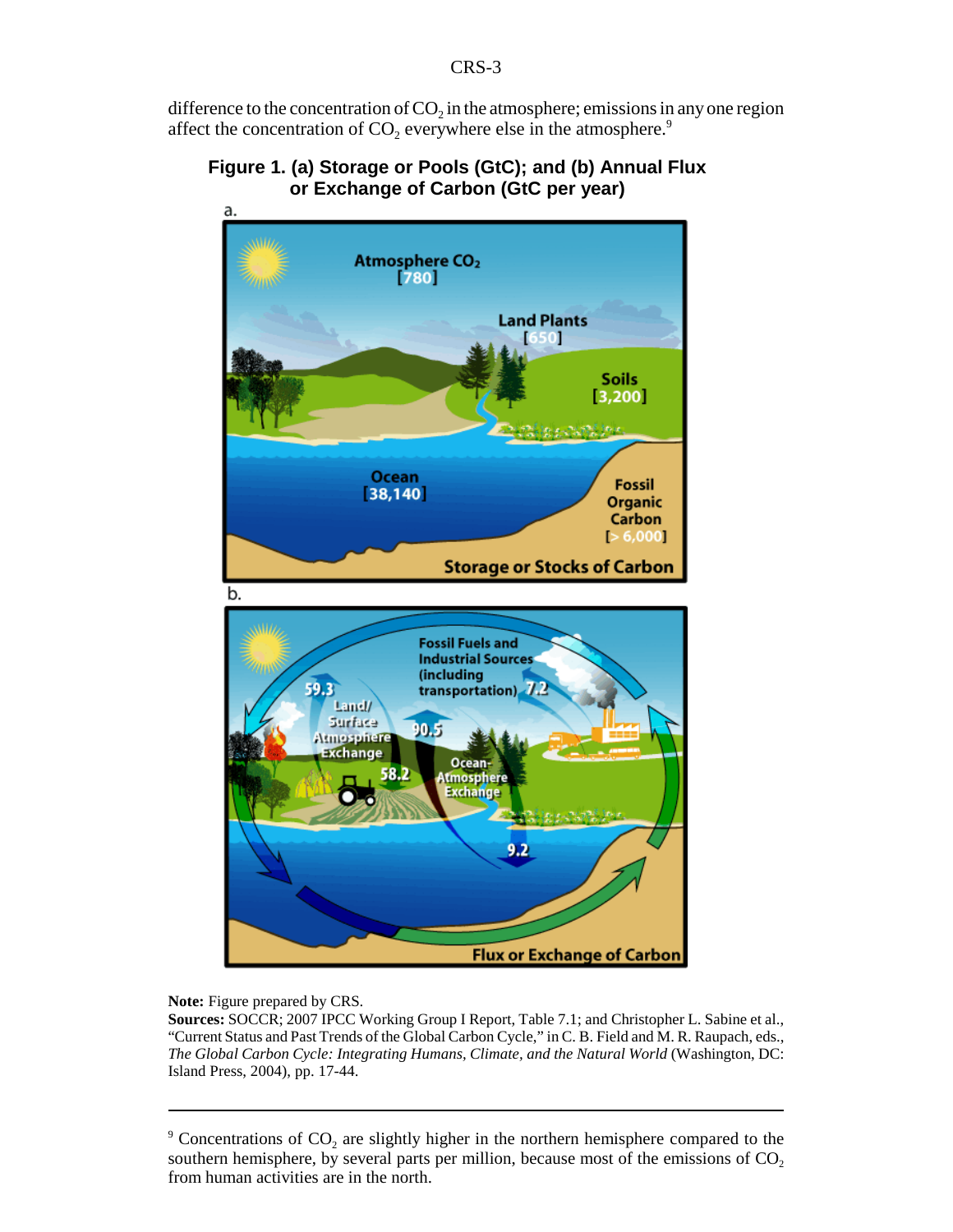| <b>Storage</b><br>pool                                     | GtC    | Annual<br>flux<br>(GtC/yr)<br><i>From the</i><br>atmosphere | Annual<br>flux<br>(GtC/yr)<br>To the<br>atmosphere | Net to the<br>atmosphere<br>(GtC/yr) |
|------------------------------------------------------------|--------|-------------------------------------------------------------|----------------------------------------------------|--------------------------------------|
| Atmosphere                                                 | 780    |                                                             |                                                    |                                      |
| Ocean                                                      | 38,140 | 92.2                                                        | 90.5                                               | $-1.7b$                              |
| Land<br>Surface <sup>a</sup><br>(soils plus<br>vegetation) | 3,850  | 59.3                                                        | 58.2                                               | $-1.1^{\circ}$                       |
| Fossil<br>Carbon<br>(coal, gas<br>oil, other)              | >6,000 |                                                             | 7.2                                                | $+7.2$                               |

#### **Table 1. Carbon Stocks in the Atmosphere, Ocean, and Land Surface, and Annual Carbon Fluxes**

**Sources**: SOCCR; 2007 IPCC Working Group I Report, Table 7.1; Christopher L. Sabine et al., "Current Status and Past Trends of the Global Carbon Cycle," in C. B. Field and M. R. Raupach, eds., *The Global Carbon Cycle: Integrating Humans, Climate, and the Natural World* (Washington, DC: Island Press, 2004), pp. 17-44.

a. The soil pool contains about 3,200 GtC, and the vegetation pool contains about 650 GtC.

b. Gross fluxes between the ocean and atmosphere have considerable uncertainty, but the net flux is known to within  $+/-0.3$  GtC per year (SOCCR, p. 2-3).

c. The net flux between the land surface and the atmosphere is known to within +/-0.7 GtC per year (Jonathan A. Foley and Navin Ramankutty, "A Primer on the Terrestrial Carbon Cycle: What We Don't Know But Should," in C. B. Field and M. R. Raupach, eds., *The Global Carbon Cycle: Integrating Humans, Climate, and the Natural World* (Washington, DC: Island Press, 2004), p. 281.

The oceans, vegetation, and soils truly *exchange* carbon with the atmosphere constantly on daily and seasonal time cycles (**Figure 1b**). In contrast, carbon from fossil fuels is *not* exchanged with the atmosphere, but is transferred in a one-way direction from geologic storage, at least within the time scale of human history.<sup>10</sup> Some of the CO<sub>2</sub> currently in the atmosphere may become fossil fuel someday, after it is captured by vegetation, buried under heat and pressure, and converted into coal, for example, but the process takes millions of years. How much of the fossil fuel carbon ends up in the atmosphere, instead of the oceans, vegetation, and soils, and over what time scale, is driving much of the debate over what type of action to take to ameliorate global warming.

How much carbon is stored in each pool — especially the atmospheric pool is important in global warming because as more  $CO<sub>2</sub>$  is added to the atmosphere, its

 $10$  An exception to this is the concept of carbon capture and sequestration, whereby the geologic time scale cycle of carbon storage is "short circuited" by capturing  $CO<sub>2</sub>$  at its source  $-$  a fossil-fueled electricity generating plant for example  $-$  and injecting it underground into geologic reservoirs.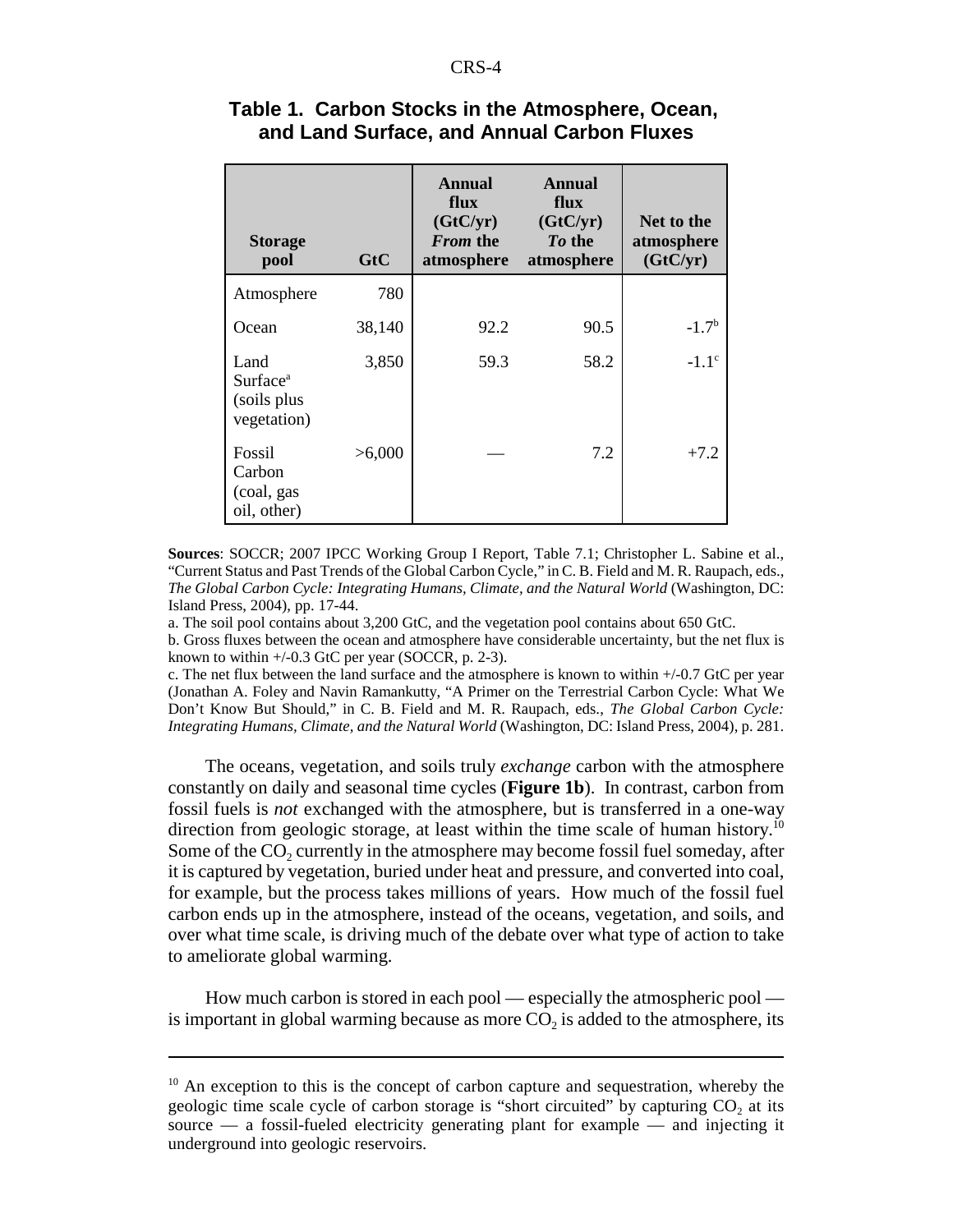heat-trapping capacity becomes greater.<sup>11</sup> Each storage pool — oceans, soils, and vegetation — is considered a *sink* for carbon because each pool takes up carbon from the atmosphere. Conversely, each storage pool is also a *source* of carbon for the atmosphere, because of the constant exchange or *flux* between the atmosphere and the storage pools. For example, vegetation in the northern hemisphere is a sink for atmospheric carbon during the spring and summer months due to the process of photosynthesis. In the fall and winter it is a source for atmospheric carbon because the process of respiration returns carbon to the atmosphere from the vegetation pool.

The pool of fossil carbon is only a source, not a sink, except over geologic time scales, as described above. How much carbon is transferred between the atmosphere and the sources and sinks is a topic of scientific scrutiny because the mechanisms are still not understood completely. Whether a storage pool will be a net sink or a net source for carbon in the future depends very much on the balance of mechanisms that drives its behavior, and how those mechanisms may change. $^{12}$ 

#### **Carbon Flux, or Exchange, with the Atmosphere**

Carbon actively exchanges (*fluxes*) between the atmosphere and the other storage pools, or stocks, of carbon. Over 90 GtC is exchanged each year between the atmosphere and the oceans, and close to 60 GtC is exchanged between the atmosphere and the land surface annually. (See **Table 1**.)<sup>13</sup> Human activities primarily land-use change and fossil fuel combustion — contribute slightly less than 9 GtC to the atmosphere each year.<sup>14</sup> If the human contribution of  $CO<sub>2</sub>$  is removed from the global carbon cycle, then the average *net flux* — the amount of  $CO<sub>2</sub>$  released to the atmosphere versus the amount taken up by the oceans, soils, and vegetation is close to zero. Most scientists conclude that for 10,000 years prior to 1750, the net flux was less than  $0.1$  GtC per year when averaged over decades.<sup>15</sup> That small value for net flux is reflected by the relatively stable concentration of  $CO<sub>2</sub>$  in the atmosphere — between 260 and 280 ppm — for the 10,000 years prior to 1750.<sup>16</sup>

<sup>14</sup> About 80% of human-related  $CO_2$  emissions results from fossil fuel combustion, and 20% from land use change (primarily deforestation). Fossil fuel burning and industrial activities release approximately 7.2 GtC per year, land use change releases about 1.6 GtC per year (2007 IPCC Working Group I Report, pp. 501, 514-515).

<sup>15</sup> 2007 IPCC Working Group I Report, p. 514.

<sup>11</sup> See CRS Report RL33849, *Climate Change: Science and Policy Implications*, by Jane A. Leggett, for an explanation of the heat-trapping properties, or *radiative forcing*, of CO<sub>2</sub> and other greenhouse gases.

<sup>12</sup> Jorge L. Sarmiento and Nicolas Gruber, "Sinks for Anthropogenic Carbon," *Physics Today* (August 2002): pp. 30-36.

 $13$  These massive exchanges of CO<sub>2</sub> between the atmosphere, oceans, and land surface result mostly from natural processes, such as photosynthesis, respiration, decay, and gas exchange between the ocean surface and the lower atmosphere.

<sup>&</sup>lt;sup>16</sup> Ice core data indicate that  $CO<sub>2</sub>$  concentrations ranged between 180 and 300 ppm over the past 650,000 years, and between 275 and 285 ppm from AD 1000 to AD 1750 (2007 IPCC Working Group I Report, p. 137 and p. 435). See also E.T. Sundquist and K. Visser, "The (continued...)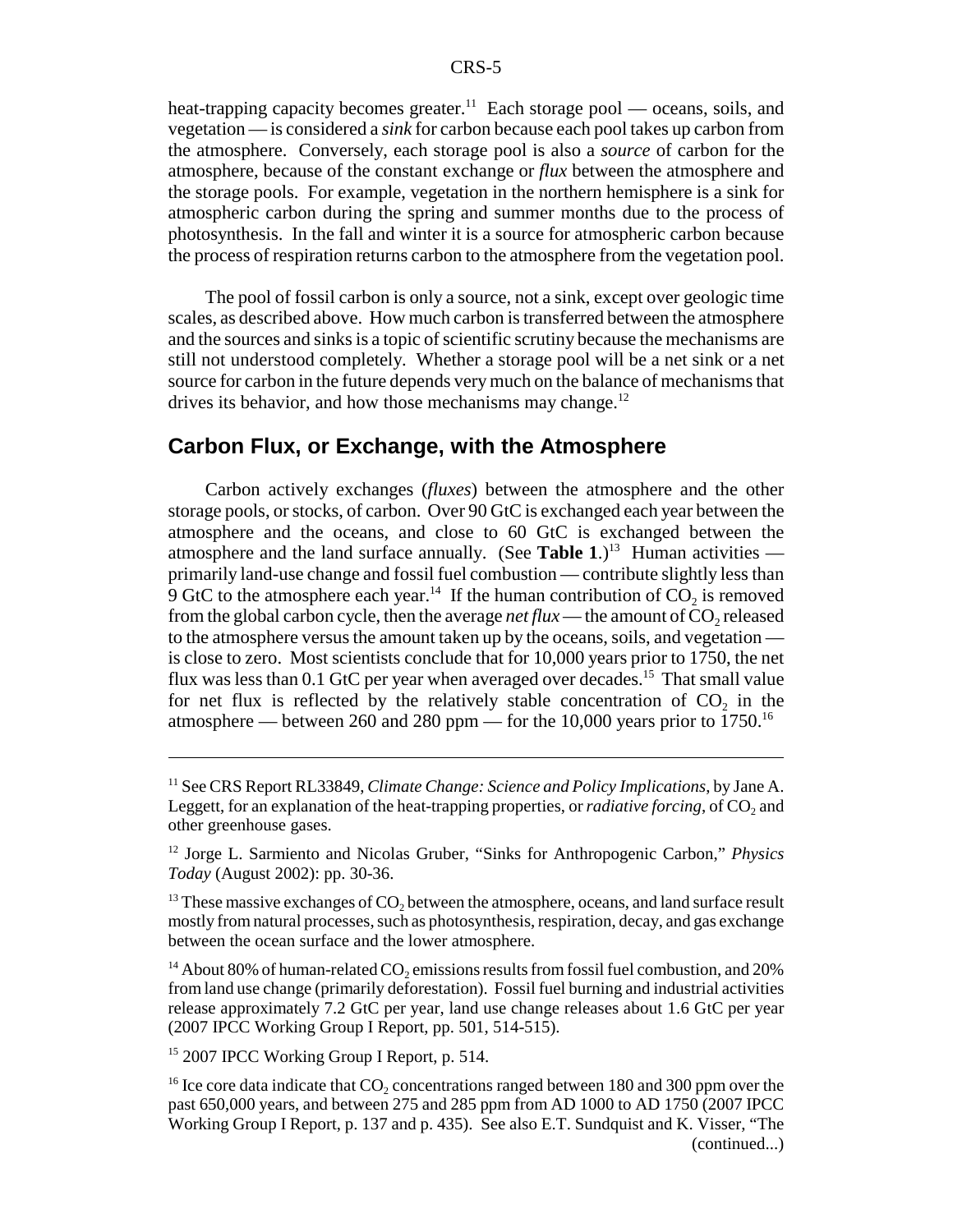Currently the atmospheric concentration of  $CO<sub>2</sub>$  is approximately 100 ppm higher than it was before 1750 because human activities are adding carbon to the atmosphere faster than the oceans, land vegetation, and soils remove it. The relatively rapid addition of  $CO<sub>2</sub>$  to the atmosphere has tipped the balance so that the oceans and the land surface take up more  $CO<sub>2</sub>$  per year on average than they release, yet atmospheric concentrations of  $CO<sub>2</sub>$  continue to rise. (See **Table 1**.) Why is that occurring?

The short answer is timing;  $CO<sub>2</sub>$  from fossil fuel combustion and land use changes is being released to the atmosphere faster than the oceans, vegetation, and soil can take it up, so  $CO<sub>2</sub>$  is accumulating in the atmosphere. About 45% of the  $CO<sub>2</sub>$ released from fossil fuel combustion and land use activities during the 1990s has remained in the atmosphere, while the remainder has been taken up by the oceans, vegetation, or soils on the land surface.<sup>17</sup> Carbon dioxide is nonreactive<sup>18</sup> in the atmosphere and has a relatively long residence time, although eventually most of it will return to the ocean and land sinks. About  $50\%$  of a single pulse of  $CO<sub>2</sub>$  will be removed within 30 years, a further 30% removed in within a few centuries, and the remaining 20% may persist in the atmosphere for thousands of years.<sup>19</sup> If  $CO<sub>2</sub>$ emissions continue or grow, however, atmospheric concentrations of  $CO<sub>2</sub>$  will likely also continue to increase, with serious implications for future climate change.

As the CO<sub>2</sub> concentration grows it increases *radiative forcing* (the degree to which the atmosphere traps incoming radiation from the sun), warming the planet. At present, the oceans and land surface are acting as sinks for  $CO<sub>2</sub>$  emitted from fossil fuel combustion and deforestation, but as they accumulate more carbon the capacity of the sinks — and the rate at which they accumulate carbon — may change. It is also likely that climate change itself (e.g., higher temperatures, a more intense hydrologic cycle) may alter the balance between sources and sinks, due to changes in the complicated feedback mechanisms between the atmosphere, oceans, and land surface.<sup>20</sup> How carbon sinks will behave in the future is a prominent question for both scientists and policy makers.

**Land Surface-Atmosphere Flux.** Most estimates of the carbon cycle indicate that the land surface (vegetation plus soils) accumulates more carbon per year than it emits to the atmosphere.<sup>21</sup> (See **Figure 1b** and **Table 1.**) The land surface thus acts as a net sink for  $CO<sub>2</sub>$  at present. Some policy makers advocate

 $16$  (...continued)

Geologic History of the Carbon Cycle," in Heinrich D. Holland and Karl K. Turekian (eds.), *Treatise on Geochemistry* (Amsterdam, Netherlands: Elsevier Ltd., 2004), p. 443.

<sup>&</sup>lt;sup>17</sup> 2007 IPCC Working Group I Report, pp. 514-515.

 $18$  That is, it does not react with other chemicals in the atmosphere. This contrasts with other greenhouse gases, such as methane  $(CH<sub>4</sub>)$ , which reacts with the hydroxl ion  $(OH<sub>2</sub>)$  to produce water and a methyl group  $(CH_3)$ ; and nitrous oxide  $(N_2O)$ , which is decomposed to nitric oxide (NO) in the atmosphere by its reaction with ultraviolet light.

<sup>&</sup>lt;sup>19</sup> 2007 IPCC Working Group I Report, p. 515.

<sup>20</sup> See CRS Report RL33849, *Climate Change: Science and Policy Implications*, by Jane A. Leggett, for more information on climate feedback mechanisms.

<sup>&</sup>lt;sup>21</sup> 2007 IPCC Working Group I Report, p. 515.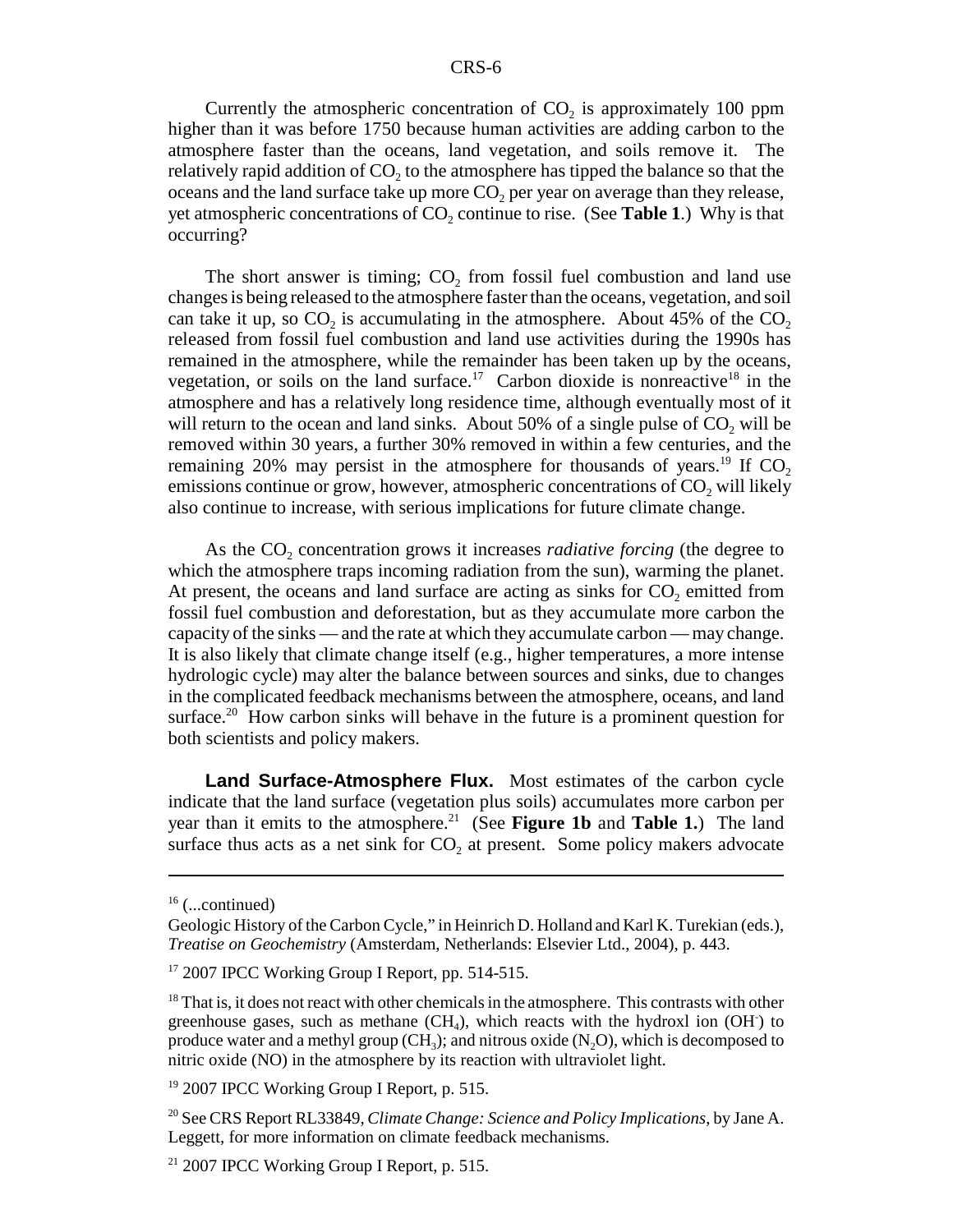strategies for increasing the amount of CO<sub>2</sub> taken up and stored, or *sequestered*, by soils and plants, typically through land use changes, such as agricultural or forestry practices.22 How effective those strategies are likely to be depends, in part, on how the carbon cycle behaves in the future, particularly the land-atmosphere flux. How the land-atmosphere flux may change, and how land use practices will change in the future is not clear.

The land use change component has the largest uncertainty of any component in the overall carbon cycle.<sup>23</sup> Most scientists agree, however, that in the past two decades *tropical deforestation* has been responsible for the largest share of CO<sub>2</sub> released to the atmosphere from land use changes.<sup>24</sup> Tropical deforestation and other land use changes released approximately 1.6 GtC per year to the atmosphere in the 1990s, and may be contributing similar amounts of carbon to the atmosphere today.25 Even though deforestation releases more carbon than is captured by forest regrowth within some regions, net forest regrowth in other regions takes up sufficient carbon so the land surface acts as a global net *sink* of approximately 1 GtC per year. By some estimates, even tropical lands, despite widespread deforestation, may be carbon-neutral or even net carbon sinks; tropical systems take up substantial carbon to offset what is lost through deforestation and fire.<sup>26</sup>

What used to be known as "the missing sink" component in the overall global carbon cycle is now understood to be that part of the terrestrial ecosystem responsible for the net uptake of carbon from the atmosphere to the land surface (especially highlatitude, or boreal, forests).<sup>27</sup> Scientists now prefer the term "residual land sink" to "missing sink" as it portrays the residual — or left over — part of the global carbon cycle calculation once the other components are accounted for (fossil fuel emissions, land-use emissions, atmospheric increase, and ocean uptake).<sup>28</sup> Precisely which mechanisms are responsible for the residual land sink is a topic of scientific inquiry. One mechanism postulated for many years has been the fertilizing effect of increased atmospheric CO<sub>2</sub> concentrations on plant growth. Most models predict enhanced growth and carbon sequestration by plants in response to rising  $CO<sub>2</sub>$  levels; however,

 $22$  For more information on sequestration in the agricultural and forestry sectors, see CRS Report RL31432, *Carbon Sequestration in Forests*, by Ross W. Gorte, and CRS Report RL33898, *Climate Change: The Role of the U.S. Agriculture Sector*, by Renee Johnson.

<sup>&</sup>lt;sup>23</sup> 2007 IPCC Working Group I Report, p.518.

 $24$  2007 IPCC Working Group I Report, p. 517.

<sup>&</sup>lt;sup>25</sup> 2007 IPCC Working Group I Report, Table 7.1.

 $26$  2007 IPCC Working Group I Report, p. 522. However, SOCCR (p. 5) notes that rates of forest clearing in the tropics, including Mexico, exceed rates of recovery and concludes that tropical regions dominated by rainforests or other forest types *are* a net source of carbon to the atmosphere.

 $27$  However, a recent study indicates that the northern latitude forests take up less carbon than previously estimated, and tropical forests take up more. See Britton B. Stephens, et al., "Weak northern and strong tropical land carbon uptake from vertical profiles of atmospheric CO2," *Science*, Vol. 316 (June 22, 2007): pp. 1732-1735.

<sup>28</sup> SOCCR, p. 25.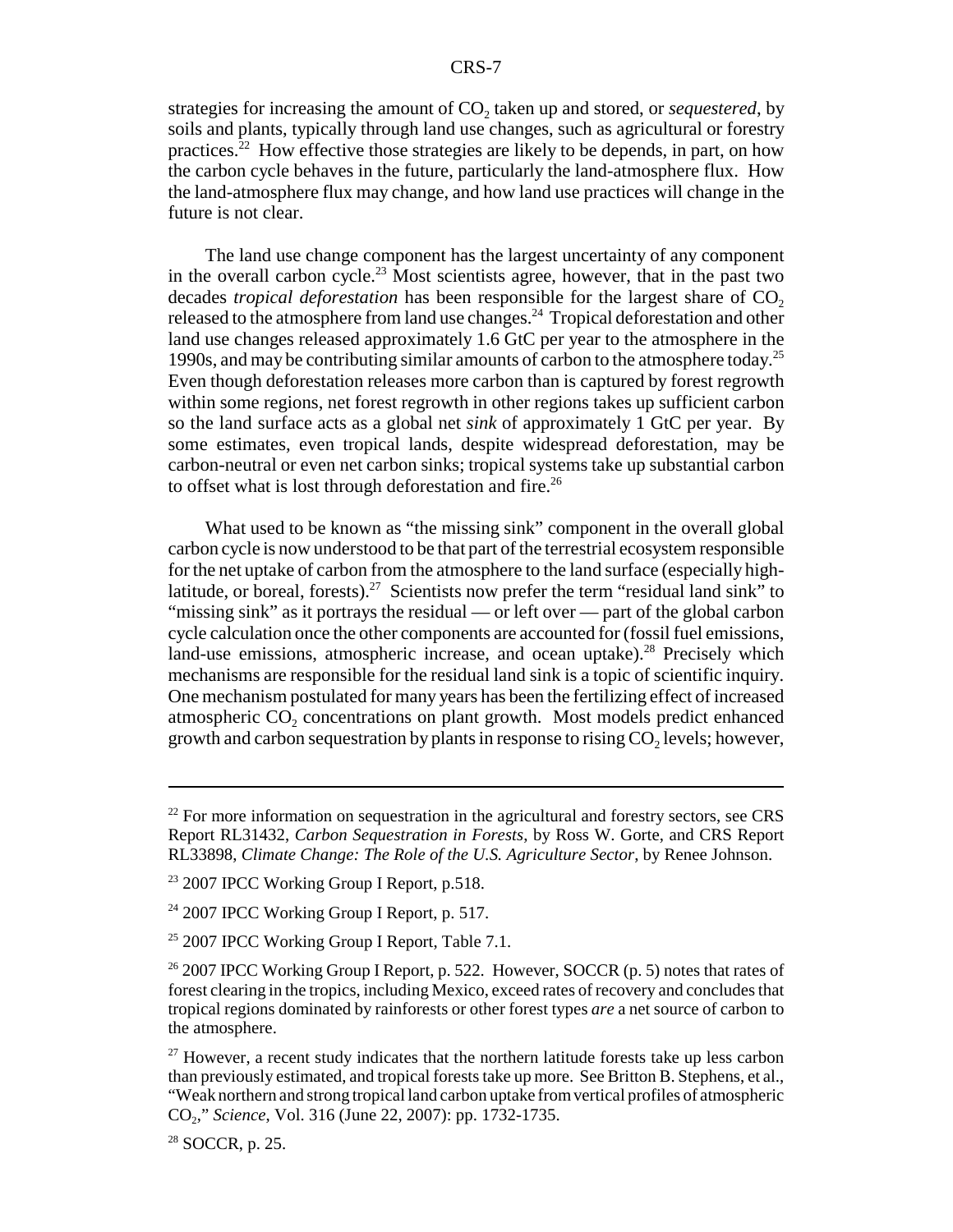results of experiments have been mixed. Many experiments show enhanced growth from increased  $CO<sub>2</sub>$  concentrations — at least initially — but nutrient and water availability and other limitations to growth are common. Long-term observations of biomass change and growth rates suggest that fertilization effects are too small to account for the residual land sink, at least in the United States.<sup>29</sup>

In North America, particularly the United States, the land-atmosphere flux is strongly tilted towards the land, with approximately 0.5 GtC per year accumulating in terrestrial sinks.<sup>30</sup> That amount constitutes a large fraction — possibly  $40\%$  — of the global terrestrial carbon sink.<sup>31</sup> According to some estimates, approximately half of the North American terrestrial carbon sink stems from regrowth of forests on abandoned U.S. farmland.<sup>32</sup> Woody encroachment — the increase in woody biomass occurring mainly on former grazing lands — is thought to be another potentially large terrestrial sink, possibly accounting for more than 20% of the net North American sink (although the actual number is highly uncertain).<sup>33</sup> Wood products (e.g., furniture, house frames, etc.), wetlands, and other smaller, poorly understood carbon sinks are responsible for accumulating the remaining carbon in North America.

Most of the North American terrestrial carbon sink, such as the forest regrowth component, is sometimes referred to as the *unmanaged*, or background, carbon cycle. Very little carbon is sequestered by deliberate action.<sup>34</sup> The future behavior of the unmanaged terrestrial carbon sink is another consideration for lawmakers. Whether the United States will continue its trajectory as a major terrestrial carbon sink is highly uncertain, and little evidence suggests that the terrestrial ecosystem sinks will increase in the future; some current sinks may even become *sources* for carbon.35

Policy makers may also need to evaluate how management practices, such as afforestation, conservation tillage, and other techniques, would increase the net flux of carbon from the atmosphere to the land surface.<sup>36</sup> How forests, rangelands, and

<sup>32</sup> SOCCR, p. VII.

<sup>33</sup> SOCCR, Table 3.1; 2007 IPCC Working Group I Report, p. 527.

34 SOCCR, p. 27.

<sup>29</sup> Sarmiento and Gruber, p. 31.

<sup>&</sup>lt;sup>30</sup> SOCCR, p. 29. This includes fluxes to and from land vegetation and soils, and excludes emissions from fossil fuel combustion, cement manufacturing, and other industrial processes.

<sup>&</sup>lt;sup>31</sup> SOCCR, p. 32. However, SOCCR reports that the magnitude of the global terrestrial carbon sink is highly uncertain.

<sup>&</sup>lt;sup>35</sup> SOCCR, p. 27. Sinks may convert to sources, for example, if melting permafrost under warming conditions releases large amounts of methane currently trapped in frozen tundra; or increased wildfires from increased drought releases large amounts of  $CO<sub>2</sub>$ . See Christopher B. Field, et al., "Feedbacks of terrestrial ecosystems to climate change," *Annual Review of Environment and Resources*, vol. 32 (July 5, 2007): pp. 7.1-7.29.

<sup>&</sup>lt;sup>36</sup> For more information on agricultural and forestry practices and carbon management, see CRS Report RL34042, *Environmental Services Markets: Farm Bill Proposals,* by Renee (continued...)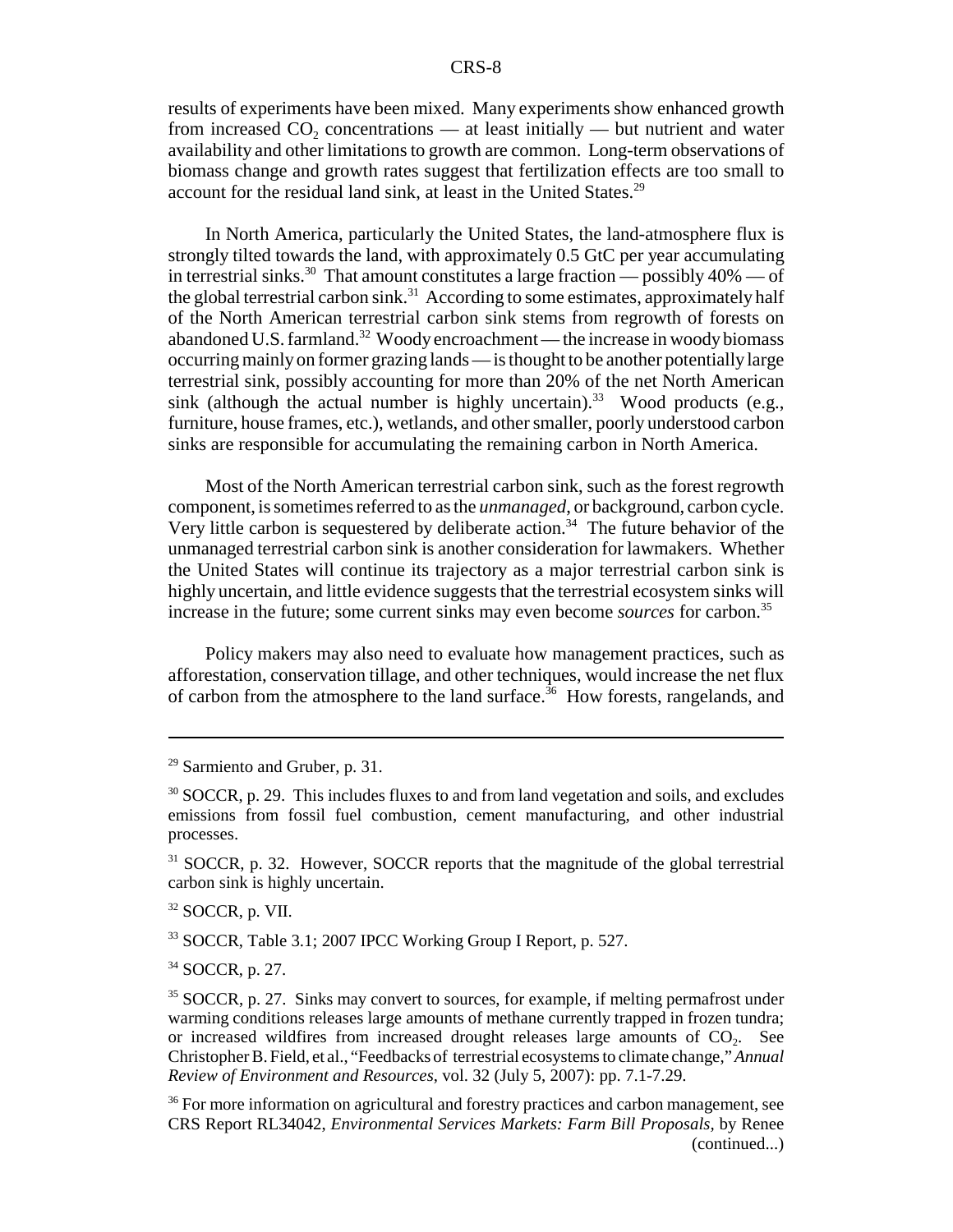croplands are managed in the future for carbon sequestration may become an important factor in the overall land-atmosphere flux.

**Ocean-Atmosphere Flux.** Similar to the land surface, the oceans today accumulate more carbon than they emit to the atmosphere each year, acting as a net sink for about 1.7 GtC per year. (See **Figure 1b** and **Table 1**.) If the land surface and oceans were not acting as net sinks, the  $CO<sub>2</sub>$  concentration in the atmosphere would be increasing at a faster rate than observed. More than the land surface, the oceans have a huge capacity to store carbon. Ultimately, the oceans could store more than 90% of all the carbon released to the atmosphere by human activities, but the process takes thousands of years.<sup>37</sup> Policy makers may be more concerned about  $CO<sub>2</sub>$ accumulating in the oceans now, its impact on ocean chemistry and marine life (e.g., ocean acidification), and its behavior as a net sink over the next few decades.

Carbon dioxide enters the oceans by dissolving into seawater at the ocean surface, at a rate controlled by the difference in  $CO<sub>2</sub>$  concentration between the atmosphere and the sea surface.<sup>38</sup> Because the surface waters<sup>39</sup> of the ocean have a relatively small volume — and thus a limited capacity to store  $CO<sub>2</sub>$  — how much  $CO<sub>2</sub>$  is stored in the oceans over the time scale of decades depends on ocean mixing and the transport of  $CO<sub>2</sub>$  from the surface to intermediate and deep waters. Mixing between surface waters and deeper portions of the ocean is a sluggish process; for example, the oldest ocean water in the world — found in the North Pacific — has not flowed to the ocean surface for about  $1,000$  years.<sup>40</sup> Thus the slow rate of ocean mixing, and slow transport of  $CO<sub>2</sub>$  from the surface to the ocean depths, is of possible concern to policymakers because it influences the effectiveness of the ocean sink for  $CO<sub>2</sub>$ , and because  $CO<sub>2</sub>$  added to the surface waters of the ocean increases its acidity.

In addition to the vertical mixing of the ocean, large-scale circulation of the oceans around the globe is a critical component for determining the effectiveness of

 $36$  (...continued)

Johnson; CRS Report RL33898, *Climate Change: the Role of the U.S. Agricultural Sector,* by Renee Johnson; and CRS Report RL31432, *Carbon Sequestration in Forest*s, by Ross W. Gorte.

 $37 \text{ CO}_2$  forms carbonic acid when dissolved in water. Over time, the solid calcium carbonate (CaCO3) on the seafloor will react with, or *neutralize,* much of the carbonic acid that entered the oceans as  $CO<sub>2</sub>$  from the atmosphere. See David Archer, et al., "Dynamics of fossil fuel CO<sub>2</sub> neutralization by marine CaCO<sub>3</sub>," *Global Biogeochemical Cycles*, vol. 12, no. 2 (June 1998): pp. 259-276.

 $38$  SOCCR, p. 26. In addition to the relative difference in  $CO_2$  concentration between atmosphere and ocean, the rate of  $CO<sub>2</sub>$  dissolution also depends on factors such as wave action, wind, and turbulence.

<sup>&</sup>lt;sup>39</sup> The surface waters or surface layer of the ocean is commonly characterized as the top layer of the ocean that is well mixed by waves, tides, and weather events, and is separated from the deep ocean by a difference in density. The depth of the surface layer varies, but probably averages 100-200 meters deep. See [http://www.windows.ucar.edu/tour/link=/ earth/Water/ocean\_currents.html].

<sup>40</sup> Sarmiento and Gruber, p. 31.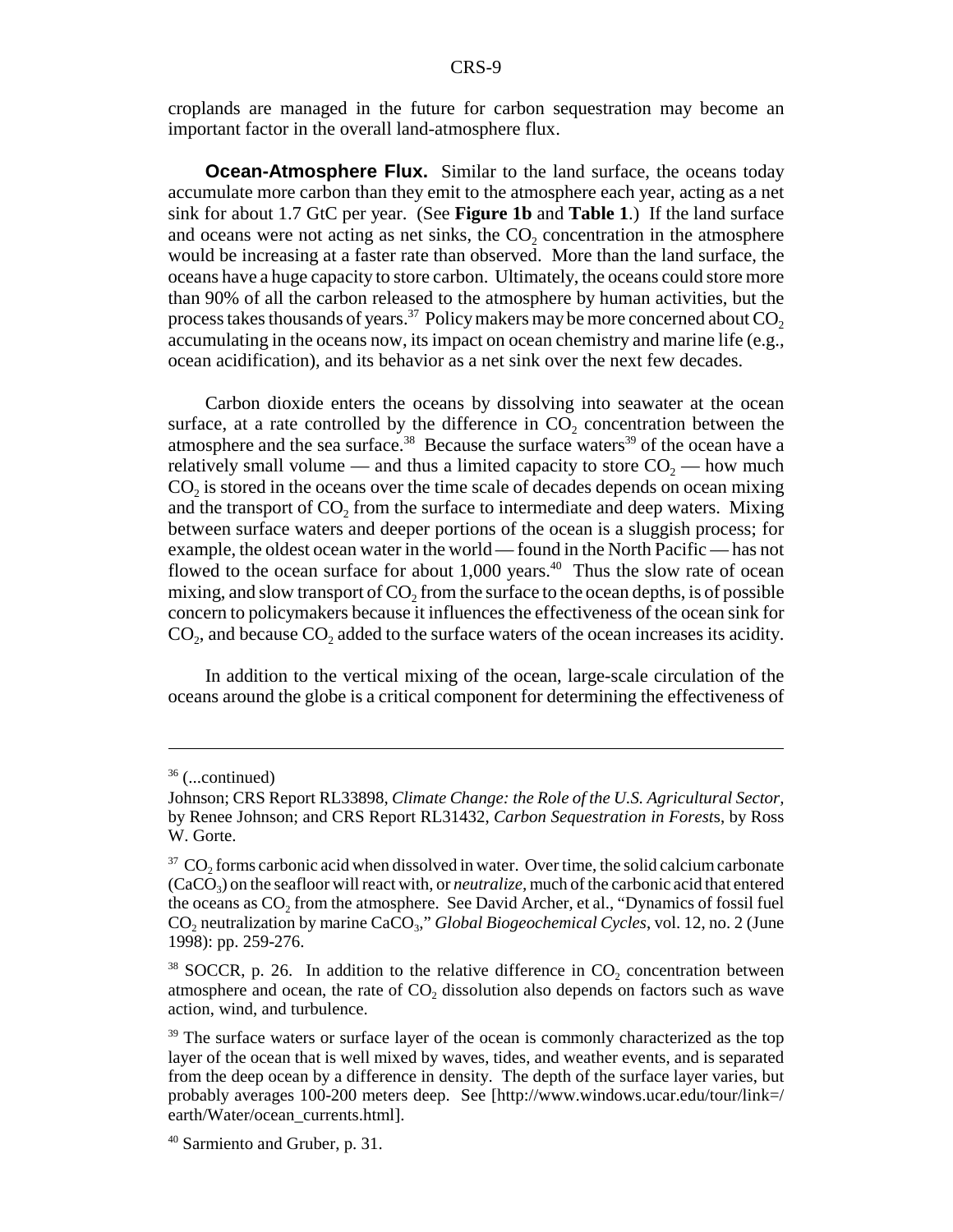#### CRS-10

the ocean sink.<sup>41</sup> Surface waters carrying anthropogenic  $CO<sub>2</sub>$  descend into the ocean depths primarily in the North Atlantic and the Southern Oceans, part of the so-called oceanic "conveyor belt."42 Some model simulations suggest that the Southern Ocean around Antarctica accounts for nearly half of the net air-sea flux of anthropogenic carbon.<sup>43</sup> From that region, a large portion of dissolved  $CO<sub>2</sub>$  is transported north towards the subtropics. Despite its importance as a  $CO<sub>2</sub>$  sink, the Southern Ocean is poorly understood, and at least one study suggests that its capacity for absorbing carbon may be weakening.<sup>44</sup>

As  $CO<sub>2</sub>$  is added to the surface of the ocean from the atmosphere, it increases the acidity of the sea surface waters, with possible impacts to the biological production of organisms, such as corals. Corals, and calcifying phytoplankton and zooplankton, are susceptible to increased acidity as their ability to make shells in the water column is inhibited or possibly reversed, leading to dissolution.<sup>45</sup> Some reports indicate that sea surface pH has dropped by 0.1 pH units since the beginning of the industrial revolution.<sup>46</sup> One report suggests that  $pH$  levels could drop by 0.5  $pH$  units by 2100, and suggests further that the magnitude of ocean acidification can be predicted with a high level of confidence. $47$  The same report states, however, that research on the impacts of high concentrations of  $CO<sub>2</sub>$  on marine organisms is in its infancy.

The oceans appear to be a larger net sink for carbon than the land surface at present. As with the land surface, however, a consideration for policy makers is the future behavior of the ocean sink, particularly the Southern Ocean, given its importance to the net ocean-atmosphere  $CO<sub>2</sub>$  flux. In contrast to the terrestrial carbon sink, where management practices such as afforestation and conservation tillage may increase the amount of carbon uptake, it is unclear how the ocean carbon sink can be *managed* in a similar fashion. Some proposed techniques for increasing ocean sequestration of carbon, such as iron fertilization<sup>48</sup> and deep ocean injection of  $CO<sub>2</sub>$ ,

<sup>45</sup> 2007 IPCC Working Group I Report, p. 529.

<sup>46</sup> 2007 IPCC Working Group I Report, p. 529. pH is a measure of the concentration of hydrogen ions in solution. A lower pH means an increase in acidity, or a higher concentration of hydrogen ions. A change of one pH unit is a factor of 10 different than the next higher or lower unit. For example, a pH of 4.0 is 10 times the acidity than a pH of 5.0.

 $47$  Ken Caldeira, et al., "Ocean acidification due to increasing atmospheric carbon dioxide," *The Royal Society,* Policy Document 12/05 (June 2005), 60 pages; at [http://www.royalsoc. ac.uk/].

<sup>48</sup> The deliberate introduction of iron into the surface ocean to stimulate marine phytoplankton growth, which would increase carbon sequestration from the atmosphere via photosynthesis. The Southern Ocean, in particular, is deficient in iron as a nutrient such that (continued...)

<sup>41</sup> SOCCR, p. 26.

<sup>42</sup> Sarmiento and Gruber, p. 31.

<sup>43</sup> Sarmiento and Gruber, p. 31.

 $44$  Corinne Le Quere et al., "Saturation of the Southern Ocean CO<sub>2</sub> sink due to recent climate change," *Science,* vol. 316 (June 22, 2007): pp. 1735-1737.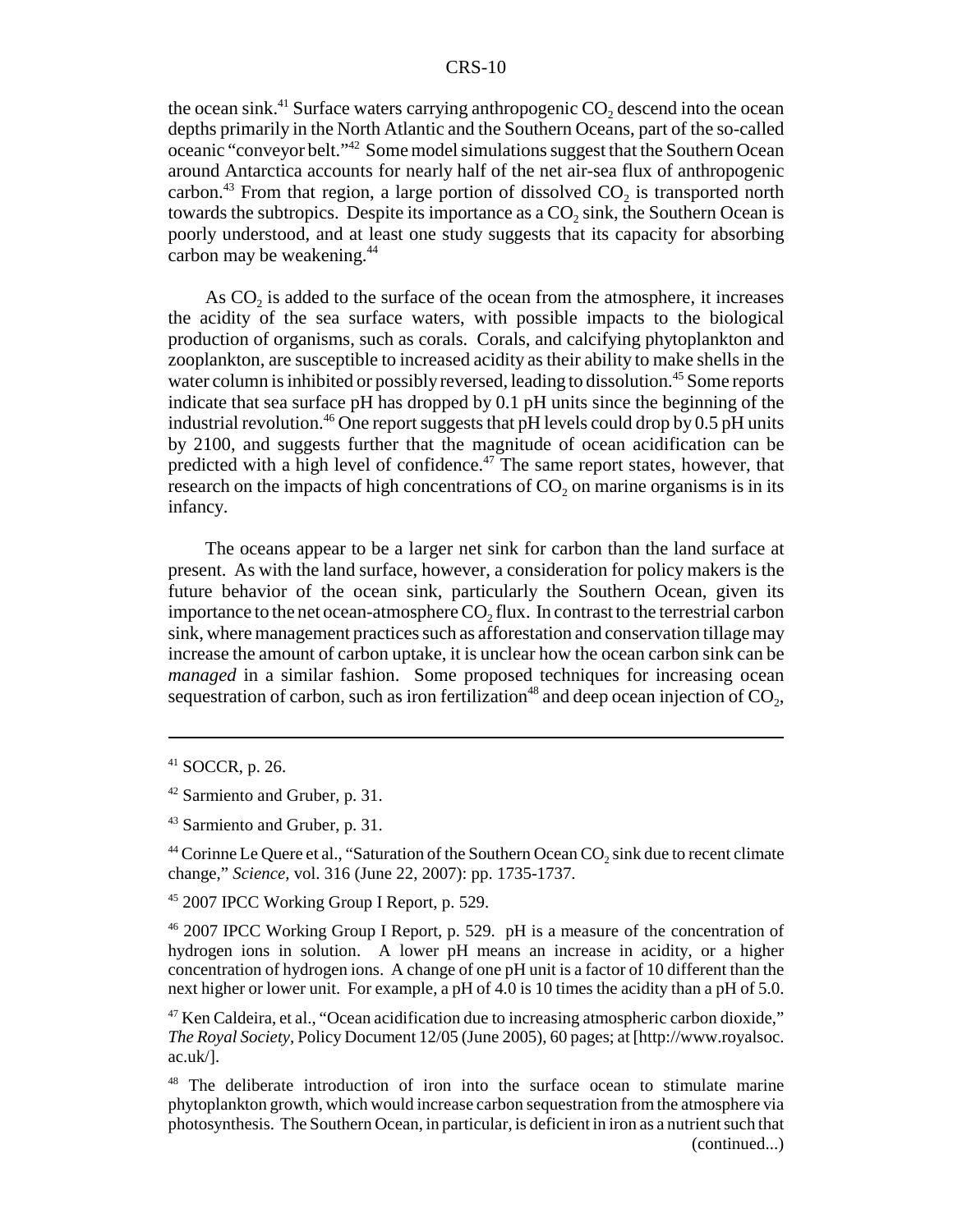are in an experimental phase and have unknown long-term environmental consequences.<sup>49</sup>

#### **Policy Implications**

Huge amounts of carbon are exchanged among the atmosphere, the land surface, and the oceans each year. Although humans are responsible for only a small fraction of the total exchange, that small amount affects the global system by adding a significant net flux of  $CO<sub>2</sub>$  to the atmosphere. Before the industrial revolution — and the large-scale combustion of fossil fuels, land-clearing and deforestation activities — the average *net* flux of CO<sub>2</sub> to the atmosphere hovered around zero for nearly 10,000 years. Because of the human contribution to the net flux, the amount of  $CO<sub>2</sub>$ in the atmosphere is now nearly 100 ppm (35%) higher today than it has been for the past 650,000 years.<sup>50</sup>

Congress is exploring legislative strategies that would alter the human component of the global carbon cycle. Strategies that limit emissions from fossil fuel combustion would reduce the current one-way transfer of fossil carbon to the atmosphere; what took millions of years to accumulate geologically is being released in only a few hundred years. Capturing  $CO<sub>2</sub>$  before it is released to the atmosphere and injecting it back into geological reservoirs — carbon capture and sequestration — is one possible strategy to "short circuit" the geologic process and return the carbon underground over a much shorter time scale.  $CO<sub>2</sub>$  injection into the subsurface has been used for decades to enhance recovery of oil. However, largescale geologic sequestration of  $CO<sub>2</sub>$  for *storage* is currently in a pilot testing stage.

Less than half of the total amount of  $CO<sub>2</sub>$  released from burning fossil fuels over the past 250 years remains in the atmosphere, because two huge sinks for carbon the global oceans and the land surface — take up more carbon than they release at present. Congress is exploring if and how management practices, such as afforestation, conservation tillage, and other techniques, might increase the net flux of carbon from the atmosphere to land surface. How the ocean sink could be managed to store more carbon is unclear. Iron fertilization and deep ocean injection of CO<sub>2</sub> are in an experimental stage, and their promise for long-term enhancement of carbon uptake by the oceans is not well understood.

Also of possible concern to Congress is how the ocean and land surface sinks will behave over the coming decades and longer, and whether they will continue to take up more carbon than they release. For example, carbon emissions may be

<sup>48 (...</sup>continued)

the introduction of iron could stimulate phytoplankton growth. Several experiments have been conducted or are underway to further explore this process, for example, Stephane Blain, et al., "Effect of natural iron fertilization on carbon sequestration in the Southern Ocean," *Nature*, vol. 446, no. 7139 (April 26, 2007): pp. 1070-1074.

 $49$  For more information about injection of  $CO<sub>2</sub>$  into the deep oceans, see CRS Report RL33801, *Carbon Capture and Sequestration (CCS)*, by Peter Folger.

<sup>&</sup>lt;sup>50</sup> Urs Siegenthaler et al., "Stable carbon cycle — climate relationship during the Late Pleistocene," *Science*, vol. 310 (Nov. 25, 2005): pp. 1313-1317.